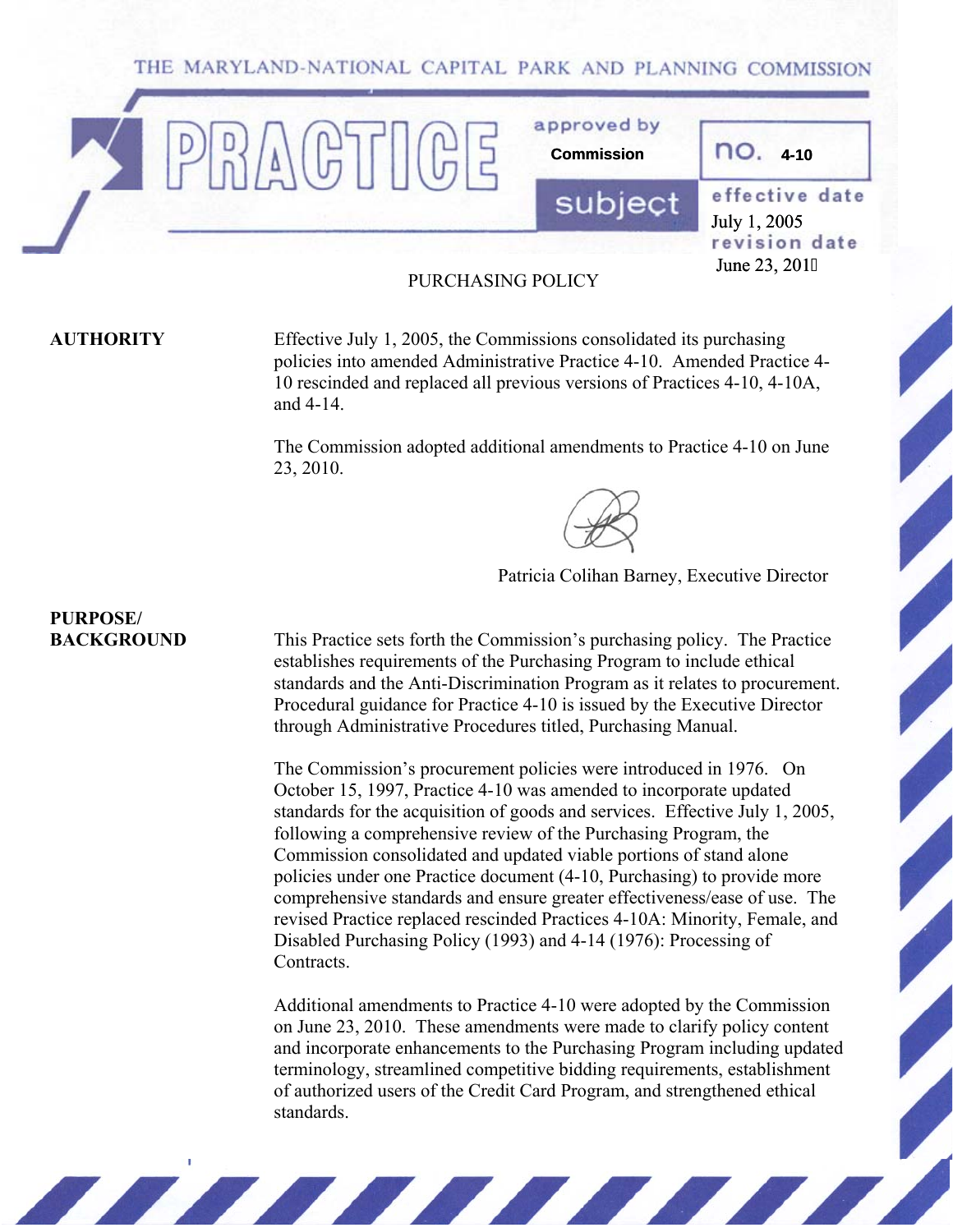## **REFERENCES** ■ Annotated Code of Maryland, • Article 28, Section 2-115: Regulation of Conduct for **Commissioners** • State Government Article, Title 15, Public Ethics Law ■ Commission's Anti-Discrimination Program ■ Administrative Procedures for Practice 4-10, (Purchasing Manual) **Practice 2-14: Non-Commission Employment and Non-Commission Business** Practice 2-21: Risk Management Practice  $2-24$  Ethics **Practice 3-11: Administration of Cash Funds Practice 3-31: Fraud, Waste and Abuse Practice 5-70A: Financial Disclosure Practice 6-50: Use of Commission-Owned Park Houses APPLICATION** This Practice applies to all Commission employees (as defined in this Practice), and vendors. **DEFINITIONS** *Abuse* - The improper use or misrepresentation of actual or apparent Commission authority, including without limitation authority granted or exercised in conjunction with the Commission Merit System Rules and Regulations or other official Commission policies, Administrative Practices or Procedures. *Bid- Offer/proposal submitted by a vendor to perform services or deliver goods in response to a Commission generated solicitation. Bid Protest* - A bid protest is a mechanism by which an actual or potential Bidder/Offeror may contest the bid solicitation or process pertaining to a purchasing action. A protestor is typically a third party who feels aggrieved by the actions of the Commission or believes the solicitation's requirements are too restrictive. *Bribery* - The offering, giving, receiving, or soliciting something of value for the purpose of influencing the action of a Commission employee as part of the purchasing process. *Collusion* - An understanding between two or more persons to gain something illegally, to defraud another of his or her rights, or to appear as adversaries though in agreement. *Competitive Bidding* - a procurement method used by the Commission to solicit bids from competing vendors. Competitive bidding is attained through informal and formal bidding processes. *Conflict of Interest* - An actual or potential situation in which the personal interests of a vendor, employee, or public official, are or appear to be, in conflict with the best interest of the Commission.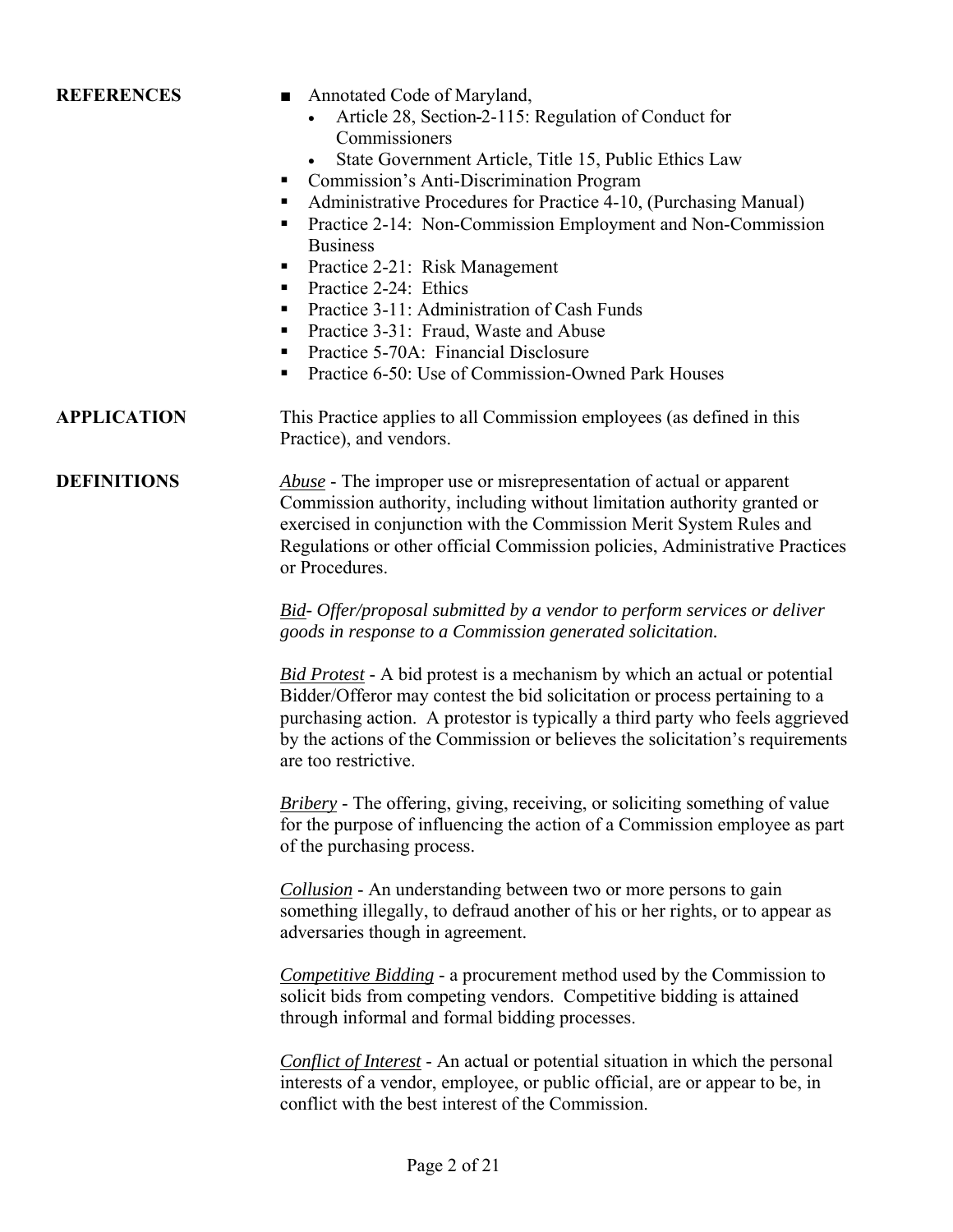*Contract-* A legally binding agreement for the procurement or disposal of goods or services.

*Credit Card Program* - A program allowing senior management positions (as designated by this Practice) to use a corporate credit card for official business.

*Employee* - Any Merit System employee (full-time or part-time), contract employee, volunteer, Department Head and Deputy Department Head, appointed official, or any Commissioner serving on the Montgomery or Prince George's Planning Boards with the Commission.

*Executive Director* - Means the Executive Director of the Commission or any duly authorized designee acting within the scope of the duties entrusted to the designee. The Executive Director shall be the final authority on the exercise of responsibility and in the interpretation of all provisions of a contract.

*Family Member (Employee's Relative)* - Any individual who is related by blood, marriage, or adoption, including but not limited to: a spouse, parent, step-parent, grandparent, legal guardian, child, brother, step-brother, sister, step-sister, in-law, significant other, or domestic partner.

*Formal Bidding Process-* A competitive process under which bids from vendors are solicited through formal written advertisement. Bids are submitted in sealed envelopes to be opened publicly on a specified date and time.

- Formal Expedited Bidding: Formal bidding process in which solicitation for bids is conducted through electronic advertisement.
- Formal Standard Bidding: Formal bidding process in which solicitation for bids is generally conducted through published print advertisement. Electronic advertisement may be used when its use has been authorized by the Purchasing Manager.

*Fraud* - Any act, omission, fraudulent statement/report or concealment involving the intentional breach of a legal or equitable duty or the violation of federal, state, local laws or Commission policies which results in damage to the Commission in any way, including, without limitation, the misappropriation of *any* Commission property/resources as defined below, including cash. Fraud includes, without limitation, false financial reporting.

*General Counsel* - Head of the Legal Department, who provides advice and represents the Commission in its legal matters.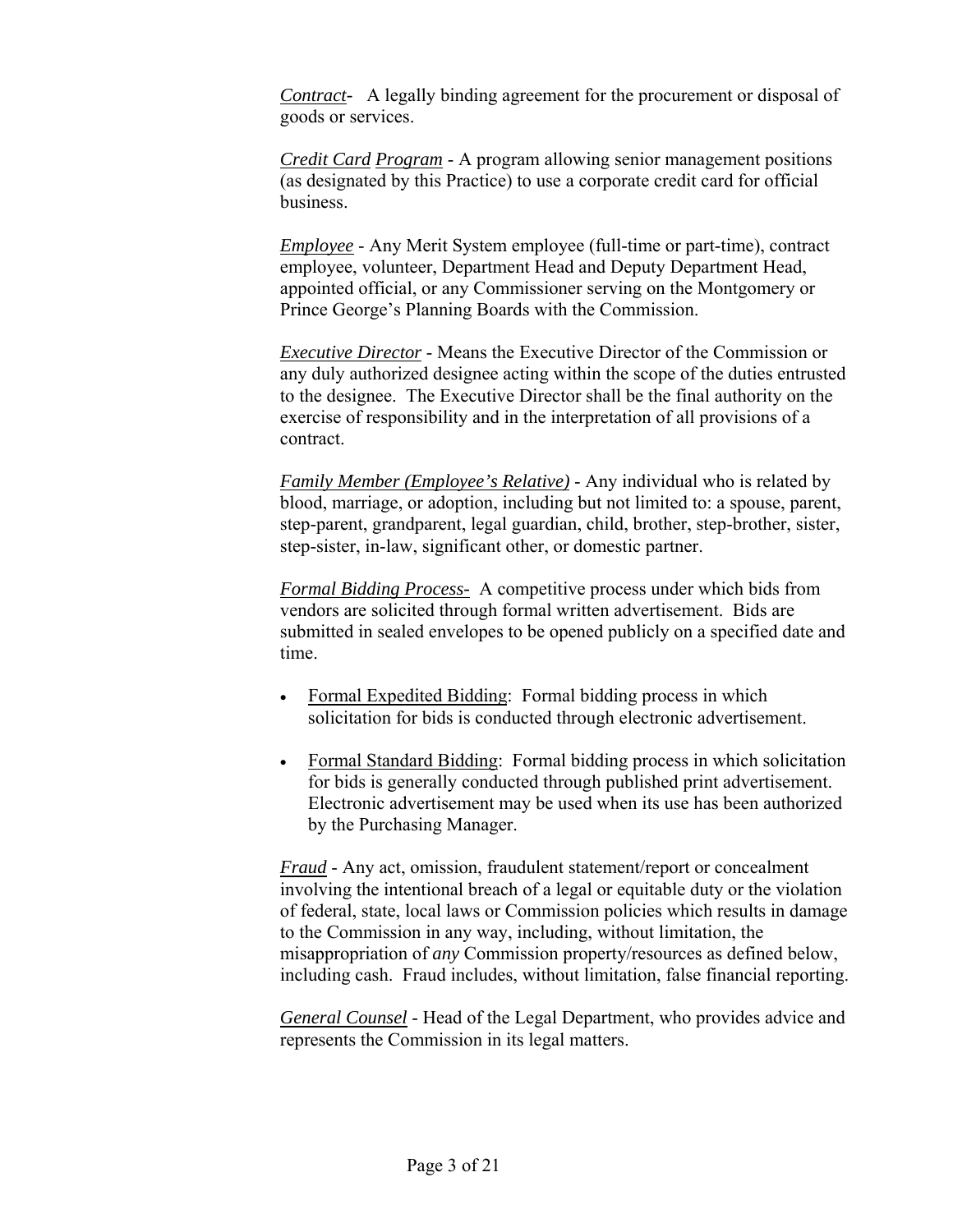*Gratuities* - Anything of value that is presented or promised in anticipation of receiving a consideration, whether or not the consideration is less than, equal to, or greater than the value presented or promised.

*Informal Bidding Process-* A competitive process under which vendors are solicited through written means. Vendors submit their bids in writing; however there is no requirement for sealed bids or public opening of bids.

*Interest* - Any source of income or any other legal or equitable economic interest, whether or not subject to an encumbrance or a condition, which is owned or held, in whole or in part, jointly or severally, directly or indirectly. Interest does not include:

- (1) An interest in a time deposit or demand deposit in a financial institution;
- (2) An interest in an insurance policy, endowment policy, or annuity contract under which an insurance company promises to pay a fixed number of dollars either in a lump sum or periodically for life or some other specified period;
- (3) An interest in a mutual fund or exchange-traded fund (ETF);
- (4) An interest held in the capacity of an agent, custodian, fiduciary, personal representative, or trustee, unless the holder has an equitable interest in the subject matter; or
- (5) An interest in a deferred compensation plan that:
	- (a) Has more than 25 participants, and
	- (b) The Internal Revenue Service has determined qualifies as a trust under section 401, 507, and 501 of the Internal Revenue Code.

*Invoice*: A list prepared by the Vendor of goods or services and related charges for which payment is being requested.

*Kickbacks* - Any inducement offered for the award of a contract or subcontract or order, including payment, gratuity, or offer of employment, made by or on behalf of a Contractor or subcontractor under a contract to the prime Contractor or higher tier subcontractor.

*Petty Cash-* A fund used to reimburse employees for small dollar, noncontractual disbursements made for official activities and purchases pursuant to Practice 3-11.

*Purchase Card Program* - A program that allows use of a credit card by employees with delegated purchasing authority to obtain limited goods and services from vendors without use of a contract or purchase order. Purchases made under this program require approval by a designated departmental authority.

*Purchase Order-* A Commission generated document that authorizes a purchase transaction with a specified vendor, formalizes the terms and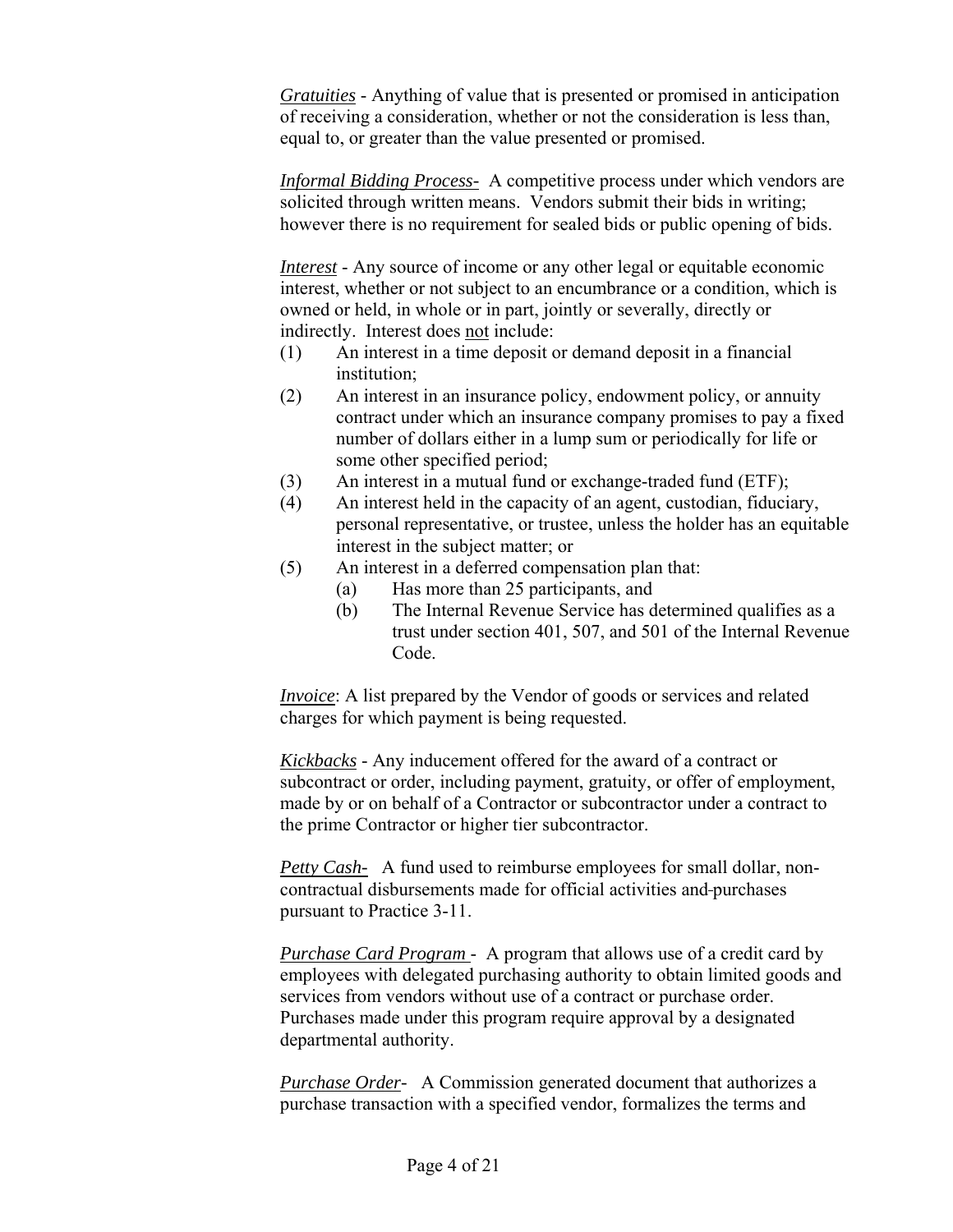|               | conditions of the proposed transaction, and serves as binding agreement<br>between the Commission and the vendor.                                                                                                                                                                                                                                                                                                                                                                                                                                                                                                         |
|---------------|---------------------------------------------------------------------------------------------------------------------------------------------------------------------------------------------------------------------------------------------------------------------------------------------------------------------------------------------------------------------------------------------------------------------------------------------------------------------------------------------------------------------------------------------------------------------------------------------------------------------------|
|               | <b>Procurement Transaction</b> - All acts and functions that pertain to the<br>responsibility of the acquisition of any goods, services, equipment, supplies,<br>insurance, construction, or intellectual property, including but not limited<br>to: the description of requirements, selection and solicitation of sources,<br>preparation and reward of contract, or purchase order, and all phases of<br>contract administration.                                                                                                                                                                                      |
|               | Secretary-Treasurer - Head of the Finance Department; Supervises the<br>Purchasing Manager and oversees the Central Purchasing Division.                                                                                                                                                                                                                                                                                                                                                                                                                                                                                  |
|               | Waiver - An action of approval by the Executive Director authorizing a<br>purchase to be made without competition.                                                                                                                                                                                                                                                                                                                                                                                                                                                                                                        |
|               | <i>Waste</i> - The neglect or other improper conduct that results in destruction,<br>damage, or a loss in value of Commission property/resources.                                                                                                                                                                                                                                                                                                                                                                                                                                                                         |
| <b>POLICY</b> | Commission purchasing is to be conducted to achieve maximum value from<br>the expenditure of public funds. All procurement transactions will be<br>conducted in accordance with established Commission standards and<br>applicable state and federal laws in a manner that:                                                                                                                                                                                                                                                                                                                                               |
|               | Ensures fiscal responsibility and public accountability;<br>■<br>Encourages and maintains good community, public, vendor and<br>■<br>interdepartmental relations;<br>Ensures fair and equitable treatment of all persons who deal with the<br>■<br>Commission in purchasing matters;<br>Promotes economy in Commission purchasing;<br>■<br>Ensures that the Commission is not an active or passive participant<br>■<br>in discrimination against minority, women, or disabled-owned<br>businesses; and<br>Provides safeguards for the maintenance of a procurement system of<br>■<br>quality, reliability, and integrity. |
|               |                                                                                                                                                                                                                                                                                                                                                                                                                                                                                                                                                                                                                           |

The Commission encourages competition in the acquisition of goods and services whenever practical. Competitive bidding is required for purchases over \$10,000. Competitive bidding may be conducted through an informal or a formal bid solicitation process based on the following thresholds:

| Informal Bidding Threshold:                                      | Over $$10,000$ and up to<br>\$30,000 |
|------------------------------------------------------------------|--------------------------------------|
| Formal Expedited Bidding Threshold: Over \$30,000 up to \$50,000 |                                      |
| ■ Formal Standard Bidding Threshold:                             | Over \$50,000                        |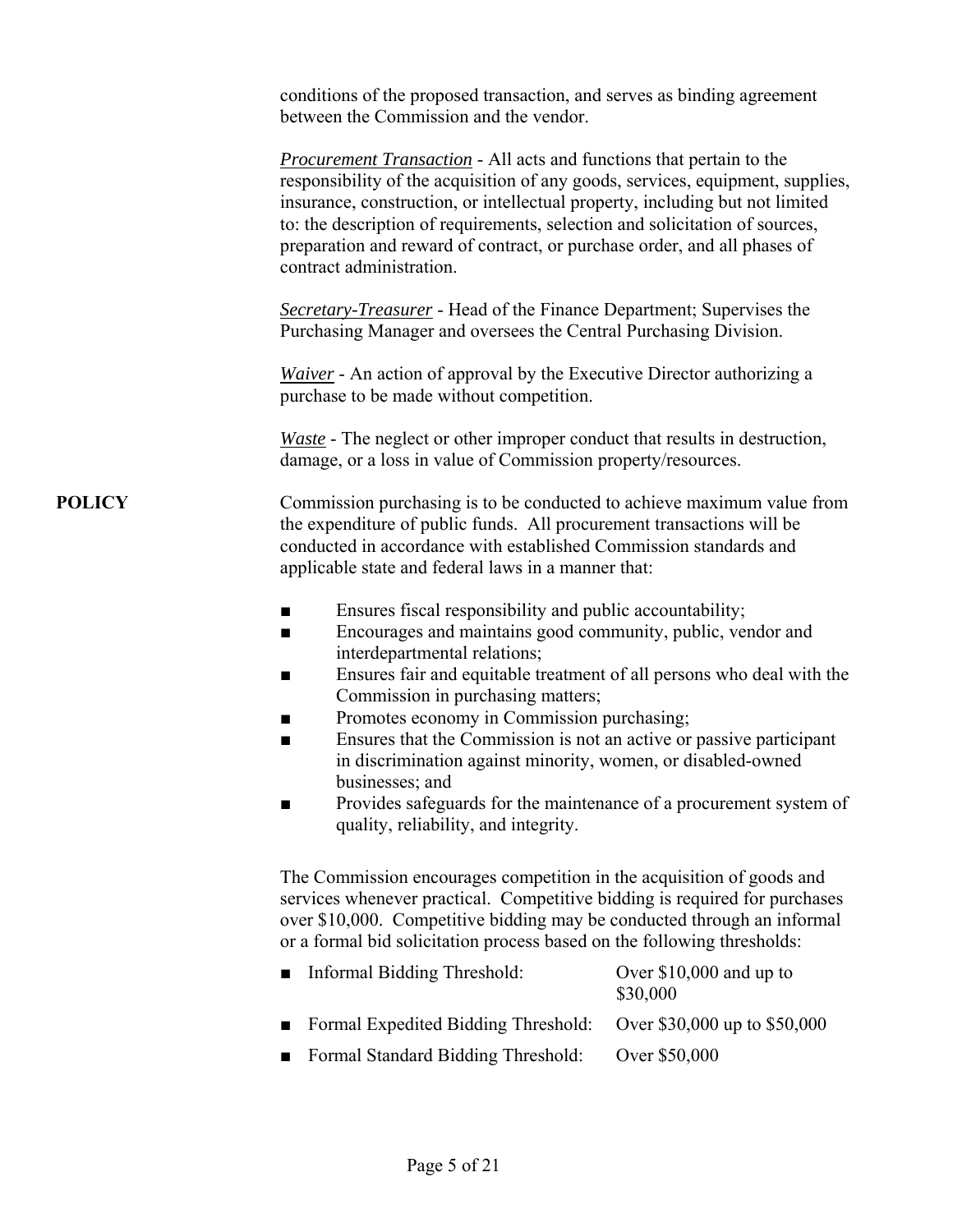Procurement bidding and transaction methods shall be established to facilitate efficient and effective agency operations while adhering to principles established in this policy. Procurement methods used to obtain goods/services may include contracts, purchase orders, purchase cards, credit cards, petty cash, direct invoicing, and others when their use complies with the requirements of this Practice. Safeguards shall be established for each method to prevent potential conflicts of interest or concerns of fraud, waste, or abuse as defined by Commission Practice 3-31.

The Secretary-Treasurer shall approve the designation of individuals authorized to carry out procurement transactions and shall report abuse to the Executive Director and the respective Planning Board Chair.

Authorized users of the Credit Card Program shall be restricted to the Commission Chair, Commission Vice Chair, and Department Heads.

The Executive Director will establish Administrative Procedures recommended by the Secretary-Treasurer to implement this Practice. The Secretary-Treasurer shall recommend adjustments in the Purchasing Program as needed to ensure compliance with the Practice.

#### **I. Ethics in Purchasing**

The oversight, administration, and management of expenditures and resources that are generated through tax collections demand the public's trust. It is the policy of the Commission to preserve the public's trust by prescribing essential standards of ethical conduct in purchasing.

Commission employees must conduct themselves in a manner to foster public confidence in the integrity of the Commission procurement process. Any attempt to realize personal gain by improper discharge of procurement duties or responsibilities by an employee is a breach of public trust and thus of the ethical standards of the Commission.

It is also a breach of ethical standards for an employee to participate directly or indirectly in a procurement transaction in which a conflict of interest may exist, as defined in the Practice and Purchasing Manual. The Commission will not enter into any contracts for purchase of goods or services (including concessions) with its employees or an employee's family members (as defined), or with any entity in which the employee has knowledge that his/her family member may have at least a five percent (5%) interest or association, unless the employee receives a waiver consistent with the provisions outlined in subsection, Conflict of Interest Waivers.

In addition, the Commission will not enter into contracts or agreements for the use, sale, or rental of Commission property by Commission employees or their relatives/family members, except that Commission employees shall be eligible to: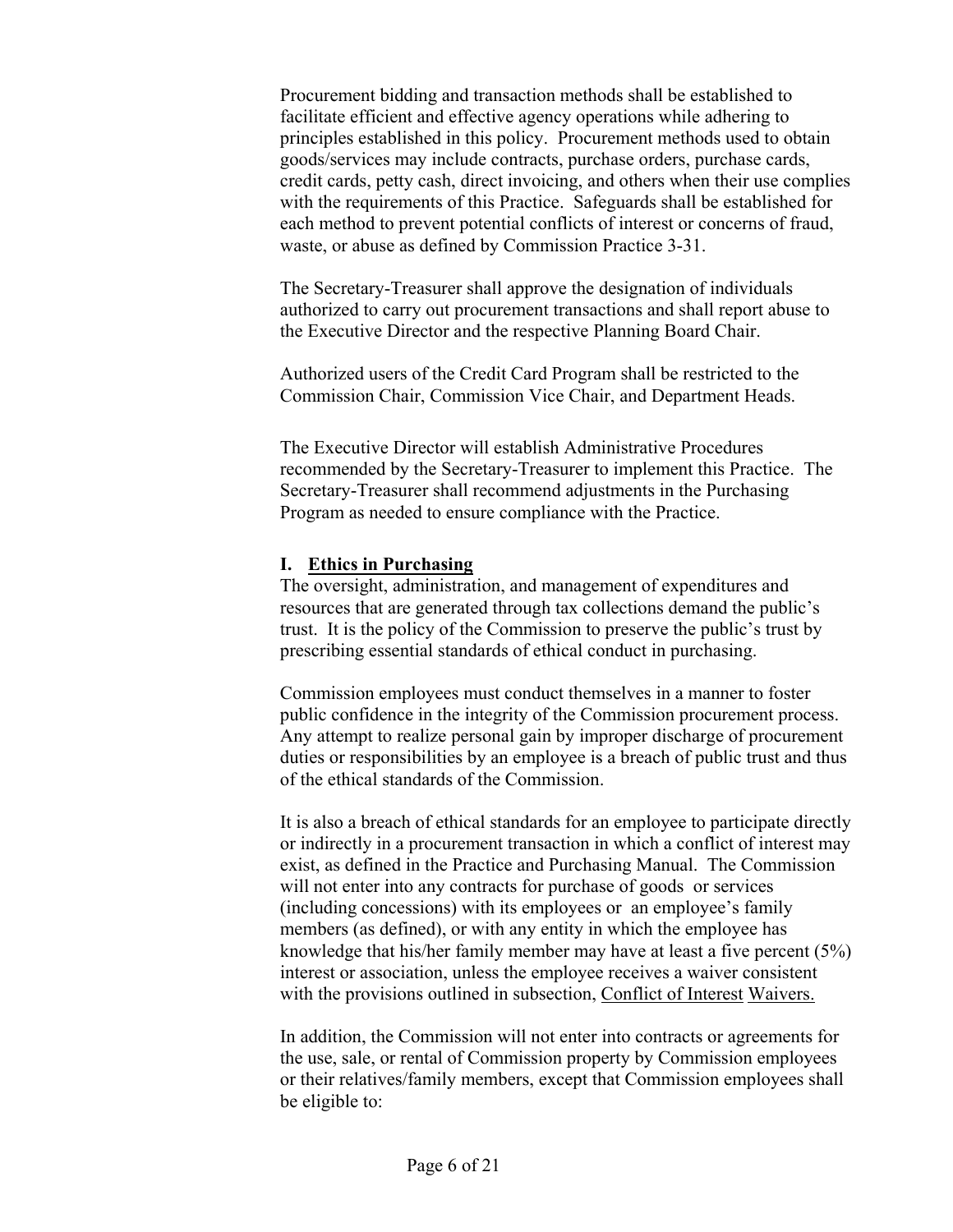- **Purchase surplus Commission personal property prior to public sale;**
- Rent and occupy park housing in accordance with Practice  $6-50$ ;
- Use garden plots on the same basis as offered to the general public, if the Commission makes such plots available; and
- Use Commission facilities and participate in any Commission programs/events on the same basis as offered to the general public.

Compliance with this policy is required of all participants in the procurement process as representatives of the Commission.

To preserve the integrity of the Purchasing Program the following requirements apply to current and former employees:

#### Current Employees

All employees involved in procurement transactions on a regular basis, as defined in the Administrative Procedures (Purchasing Manual), must file:

- An annual conflict of interest affidavit, consistent with the procedures outlined in the Purchasing Manual.
- An annual disclosure statement consistent with Practice 5-70A (Financial Disclosure) and the Purchasing Manual.
- Upon discovery of an actual or a potential conflict of interest, the employee must file a written statement of disqualification with the Executive Director and withdraw from participation in the related transaction. See also Conflict of Interest Waivers. The General Counsel shall advise the Executive Director on issues pertaining to actual or potential conflicts of interest.

### Former Employees

A former employee shall not participate in a Commission purchasing action for a period of 18 months after termination of employment unless an exception is granted by a review Committee which is comprised of Chairs and Vice Chairs of both Planning Boards and the Executive Director. Exceptions may be granted when it has been determined that the conflict of interest is insubstantial or remote based on the advice of the General Counsel.

Conflict of Interest: The following paragraphs outline circumstances in which an employee has a conflict of interest and the procedures to be followed when such a conflict is discovered.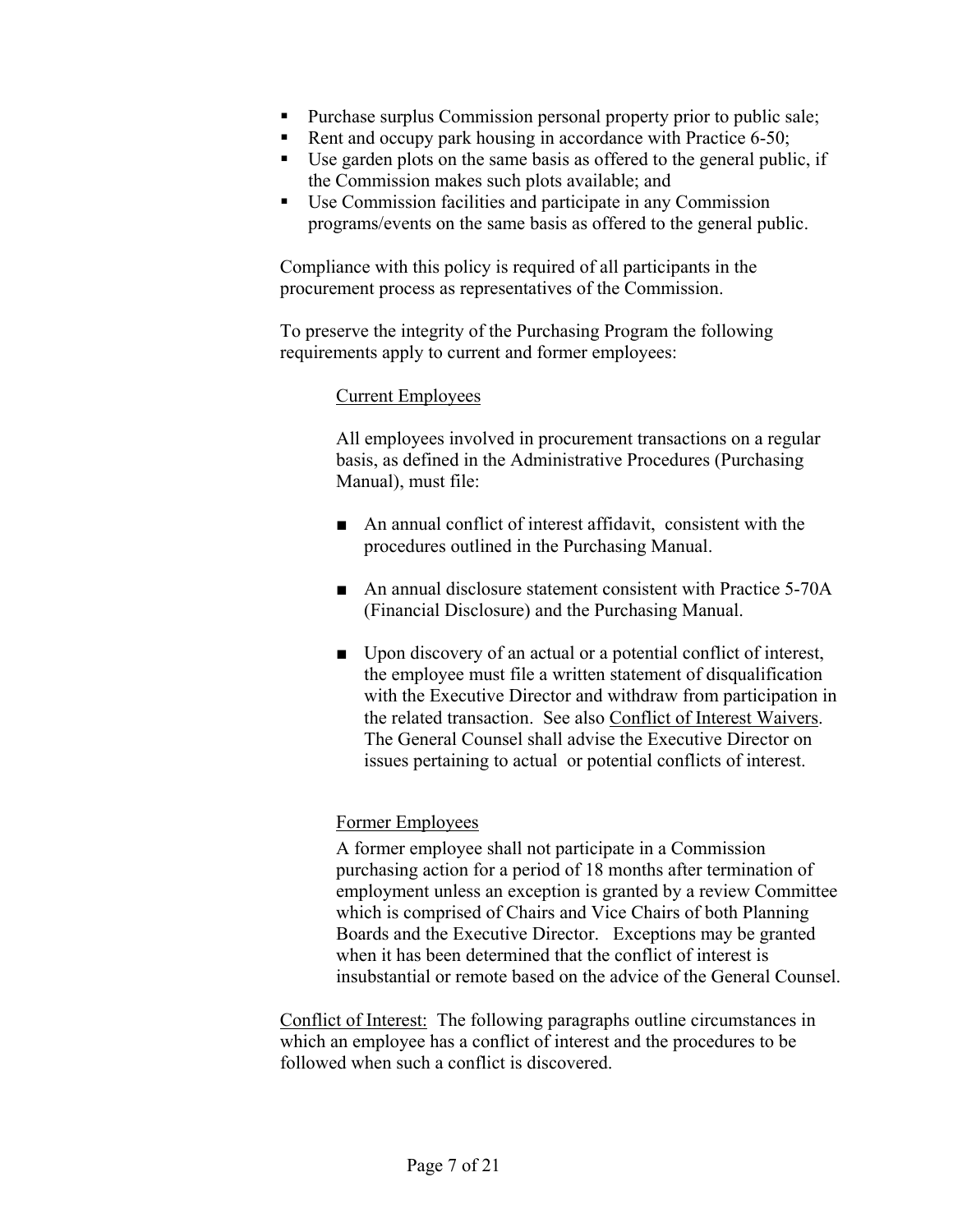An employee may not participate in any procurement, if he/she has a personal interest or involvement, or has knowledge of an interest or involvement by a family member in any of the following:

- Any business entity in which he/she has a direct financial interest of which he/she may reasonably be expected to know;
- Any business entity of which he/she is an officer, director, trustee, partner, or employee, or in which he/she knows any family member has such interest;
- Any business entity with which he/she or, to his/her knowledge, any family member is negotiating or has any arrangement concerning prospective employment;
- Any business entity which is a party to an existing contract with the official or employee, or which the official or employee knows is a party to a contract with any family member, if the contract could reasonably be expected to result in a conflict between the private interests of the official or employee and his/her official duties;
- Any entity, either engaged in a transaction with the Commission or subject to regulation by the Commission, in which a direct financial interest is owned by another entity in which the official or employee has a direct financial interest, if he/she may be reasonably expected to know of both direct financial interest;
- Any business entity which the official or employee knows is his/her creditor or obligee, or that of a family member, with respect to anything of economic value and which, by reason thereof, is in a position to affect directly and substantially the interest of the official or employee or any of the above named relatives.

The restriction from participation in any procurement does not apply when the employee is acting in good faith in the exercise of an administrative or a ministerial duty which does not affect the disposition or decision with respect to the procurement.

Financial Interest in a Blind Trust: Where an employee or his/her family member holds a financial interest in a blind trust, the employee shall not be deemed to have a conflict of interest with regard to matters pertaining to that financial interest.

Discovery of Actual or Potential Conflict of Interest Disqualification and Waiver: Upon discovery of an actual or potential conflict of interest, an employee shall promptly file a written statement of disqualification with the Executive Director and shall withdraw from further participation in the transaction involved. The employee may, at the same time, apply to the Executive Director for a decision as to any further participation that may be permissible in the transaction.

Conflict of Interest Waivers: The Executive Director may grant a waiver from the employee conflict of interest provision if after consultation with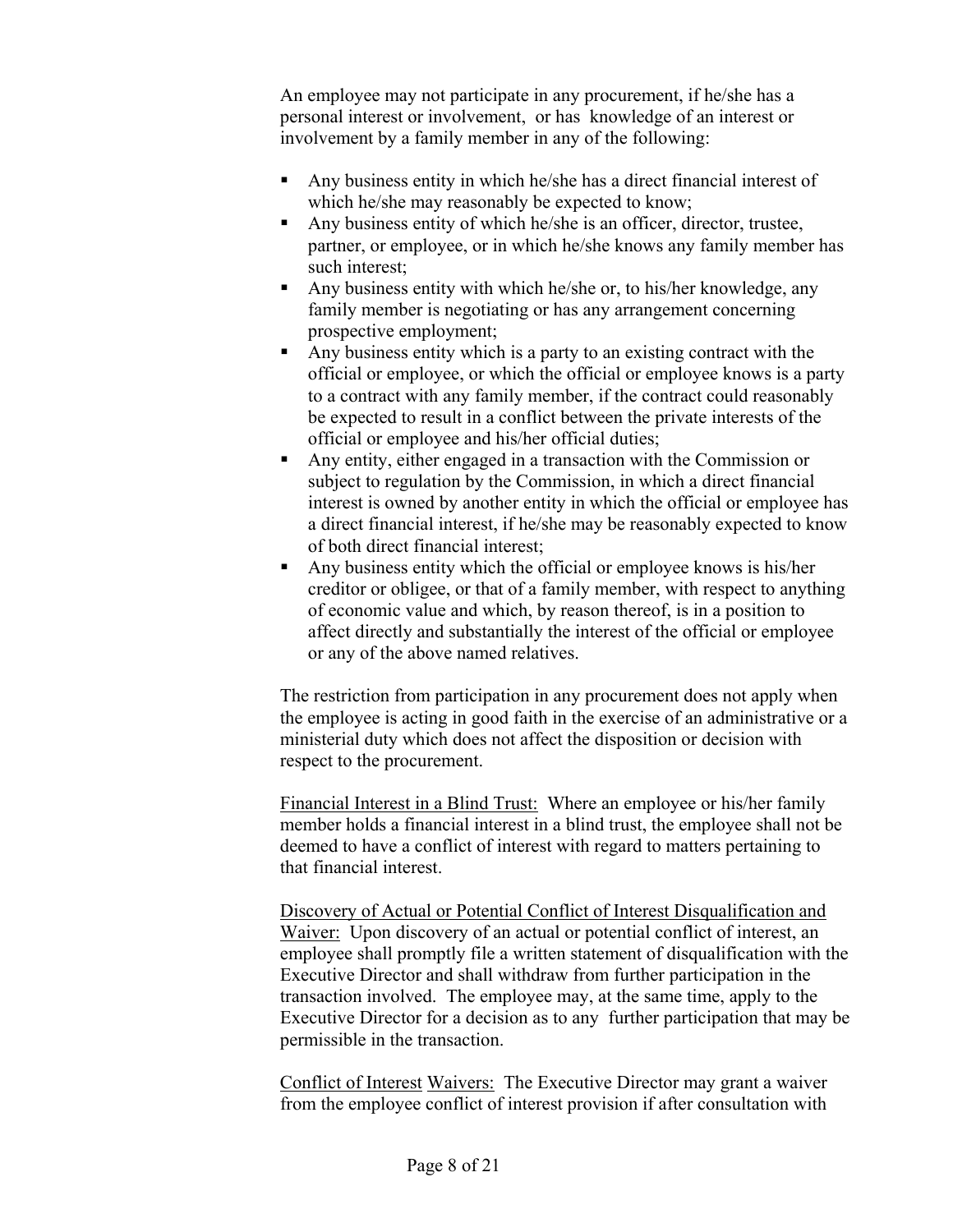the General Counsel it is determined that the interests of the Commission so require and when the ethical conflict is insubstantial or remote.

Participation in Procurement: In general, an individual who assists a Commission unit in the drafting of procurement specifications, an "Invitation for Bids", or a "Request for Proposals", or a firm that employs that individual, may not:

- Submit a bid or proposal for that procurement; or
- Assist or represent another person, directly or indirectly, who is submitting a bid or proposal for that procurement.

Assisting in the drafting of procurement specifications, an Invitation for Bids, or a Request for Proposals does not include:

- Providing descriptive literature such as catalogue sheets, brochures, technical data sheets, or standard specification "samples", whether requested by a Commission unit or provided on an unsolicited basis;
- Submitting written comments on a specification prepared by a Commission unit or on a solicitation for a bid or proposal when comments are solicited from two or more persons as part of a request for information or a pre-bid or pre-proposal process;
- **Providing specifications for a sole source procurement made in** accordance with the rules for use of waivers (as found in the Purchasing Manual); or
- **Providing architectural and engineering services for programming,** master planning, or other project planning services, as determined by the Purchasing Manager on a case-by-case basis, dependent on the scope of such services.

Use of Confidential Information: Any employee or former employee is prohibited from using confidential information not available to the public that was obtained as a result of the employee's public position for his/her actual or anticipated personal gain or that of another.

Use of Prestige of Office: An employee shall not intentionally use the prestige of office or public position for that employee's private gain or that of another. The performance of usual and customary constituent services, without additional compensation, is not prohibited.

Gratuities: All employees of the Commission, who are directly responsible for any procurement transaction, as defined, on a regular basis, are prohibited from soliciting, demanding, accepting, or agreeing to an offer of employment or gift or anything of value, including, but not limited to: samples, others than those received in connection with official procurement; entertainment; meals; special personal price considerations; fees; commissions; or other gratuities from Vendors/Contractors doing business with the Commission, including subcontractors, or in connection with any solicitation or proposal.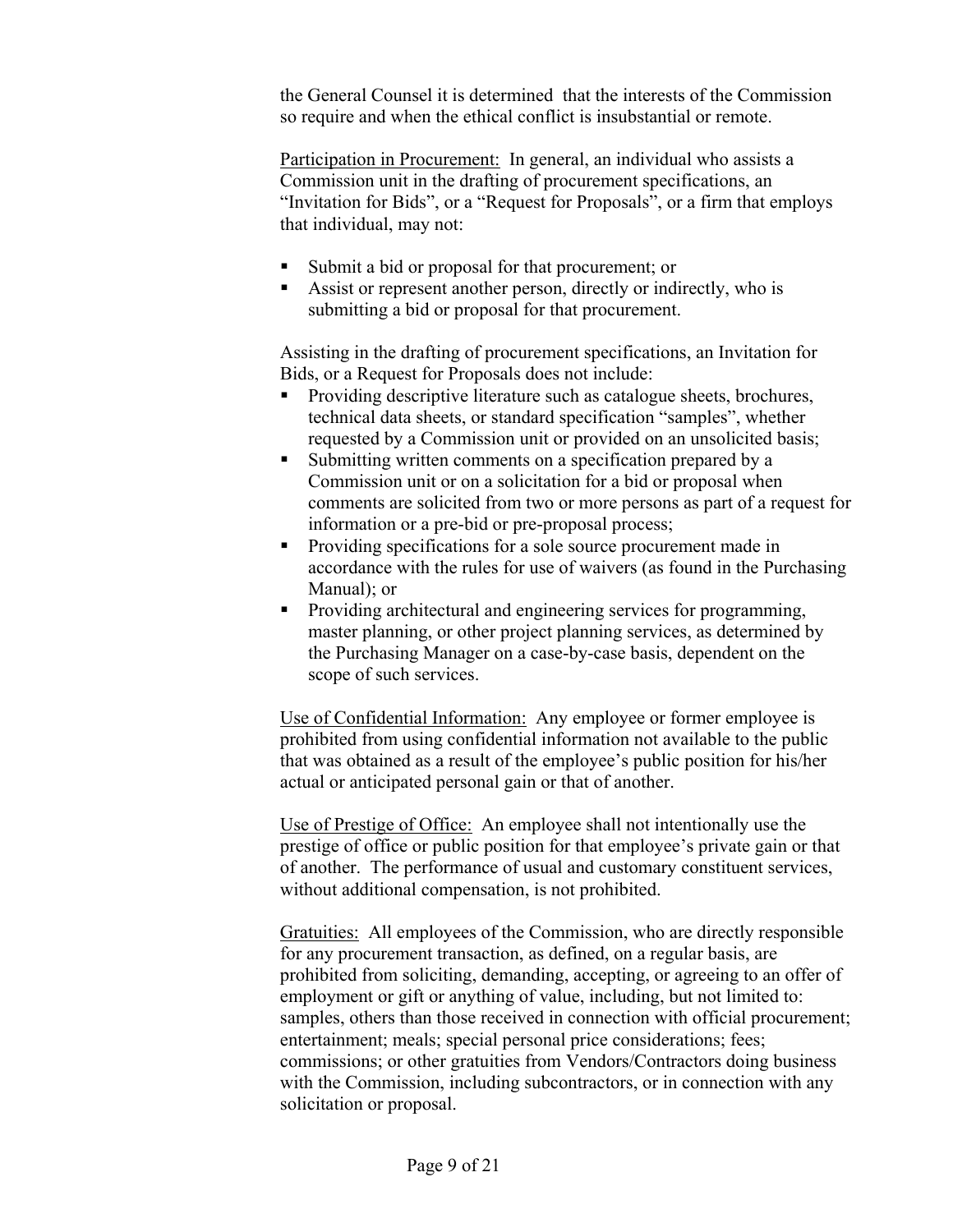Vendors, contractors, or subcontractors who offer employment or the gratuities listed above to Commission employees may be declared irresponsible Bidders and may be debarred from bidding.

Kickbacks/Collusion/Bribery: It shall be unethical for any payment, gratuity, or offer of employment to be made by or on behalf of a contractor or subcontractor under a contract to the prime contractor or higher tier subcontractor or any person associated therewith, as an inducement for the award of a contract, subcontract or purchase order, or for an agreement not to compete for any award.

Prohibition Against Contingent Fees: It shall be unethical for a person to be retained, or to retain a person, to solicit or secure a Commission contract upon an agreement or understanding for a commission, percentage, brokerage, or contingent fee, except for retention of bona fide employees or bona fide established commercial selling agencies for the purpose of securing business.

#### **II. Anti-Discrimination Program**

It is the policy of the Commission that it not be an active or passive participant in discrimination against minority, female or disabled-owned firms (MFDs). This Anti-Discrimination Program seeks to ensure that MFDs have the same opportunities to succeed in pursuing Commission procurement as any other potential vendor absent the effects of discrimination. The Anti-Discrimination Program also addresses treatment of MFDs when performing work, which utilizes the Commission's funds or other assets.

The Commission's Anti-Discrimination Program applies to procurement, which the Commission has delegated where such delegation involves the expenditure of Commission or other identified public funds, or use of any other Commission assets. An example of delegated procurement is the hiring of sub-contractors by prime contractors engaged by the Commission.

All firms awarded Commission purchases shall not discriminate against any employee or applicant for employment because of age, gender, race, creed, national origin, or disability. If a firm is determined by a final order of an administrative agency or a court to be in violation of Federal, State or County anti-discrimination laws, any agreement entered into by the Commission with the firm may be terminated or suspended in whole or in part by the Commission, and the firm may be debarred from future procurement with the Commission.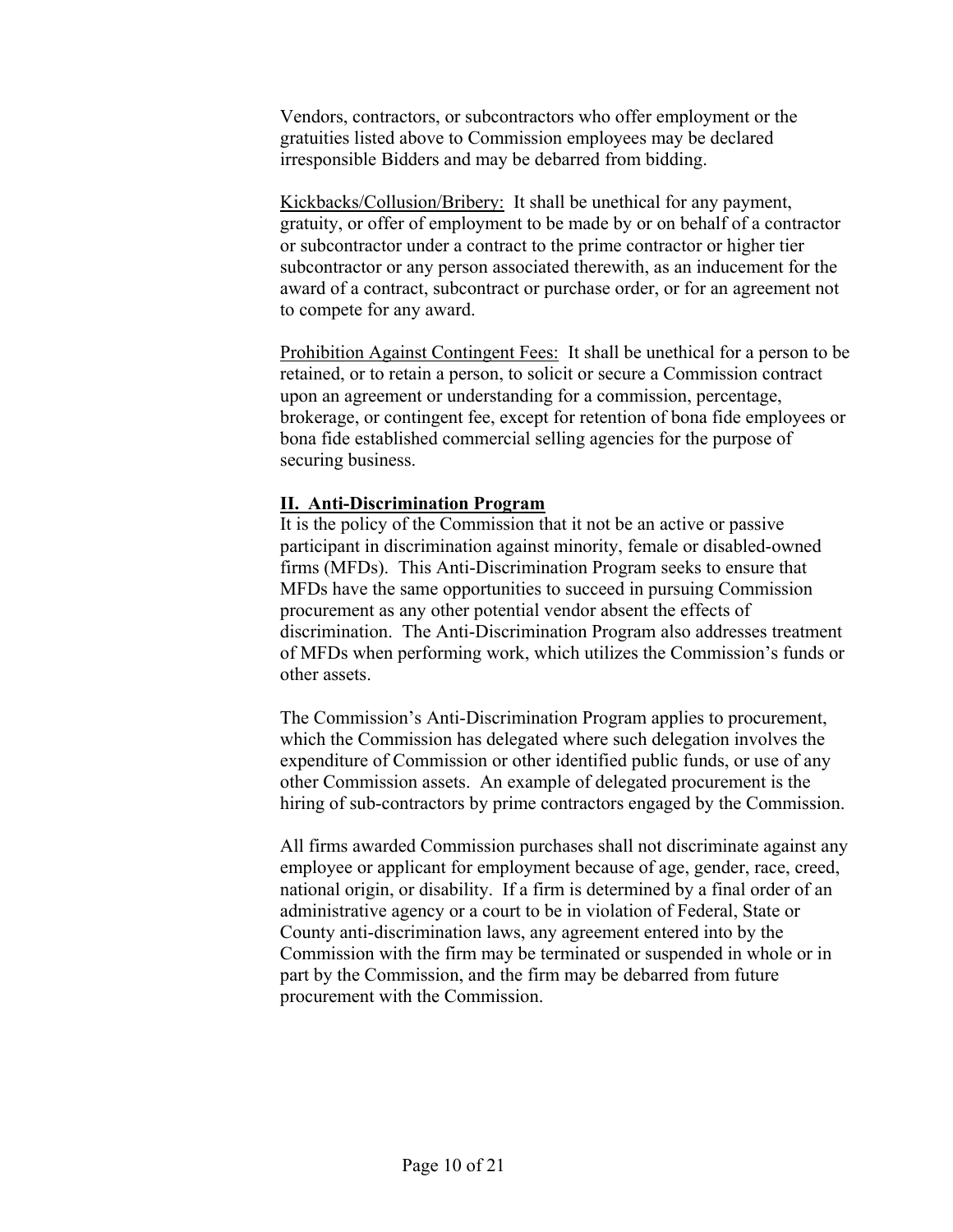#### **Measures to Prevent Discrimination in the Dissemination of Information Regarding Commission Procurement Opportunities**

Notification of Firms of Opportunities to Bid: The Commission shall establish and maintain a bidders list containing both MFD and majorityowned firms and utilize this list, when appropriate, to notify firms of procurement opportunities. Staff should use the Procurement Data form to track whether MFD firms were notified of bid opportunities.

 Monitoring of MFD Procurement on Small Purchases: All procurement opportunities shall be open to MFDs. The Executive Director shall communicate the importance of this policy to all Commission staff directly or indirectly involved with procurement transactions, as defined. The Finance Department shall monitor MFD utilization by department and by dollar amount, submitting these utilization reports to Department Heads and the Executive Director or designee.

#### **Measures to Prevent Discrimination in the Commission's Contract Specifications**

 Bonding: Unless approved by the Secretary-Treasurer before a specific contract is bid, bonding shall not be required for contracts where it would not otherwise be required under the Annotated Code of Maryland.

 The Executive Director shall maintain current information regarding bonding assistance programs offered by other agencies and make such information available to any interested firm.

 Review of Financial Status of Bidders: For any proposed award of \$100,000 or more, the Commission shall require financial statements from bidders and utilize information reported through Dun & Bradstreet to assess bidder financial responsibility. Financial information also may be requested for other awards as deemed necessary for determination of financial responsibility.

#### **Measures to Prevent Discrimination in Commission Contract Awards**

Purchases Made Without Competitive Bid: All waivers of competition for purchases valued in excess of \$10,000 require approval of the Executive Director.

Elimination of the Practice of Rebidding Based on Revised Scope of Work: Except in unusual circumstances as approved by the Executive Director, the Commission will not ask for revised bids on a reduced or revised scope after initial bids have been submitted. The Purchasing Manager will submit recommendations to the Executive Director regarding whether rebidding should be conducted with all bidders, all vendors who picked up bid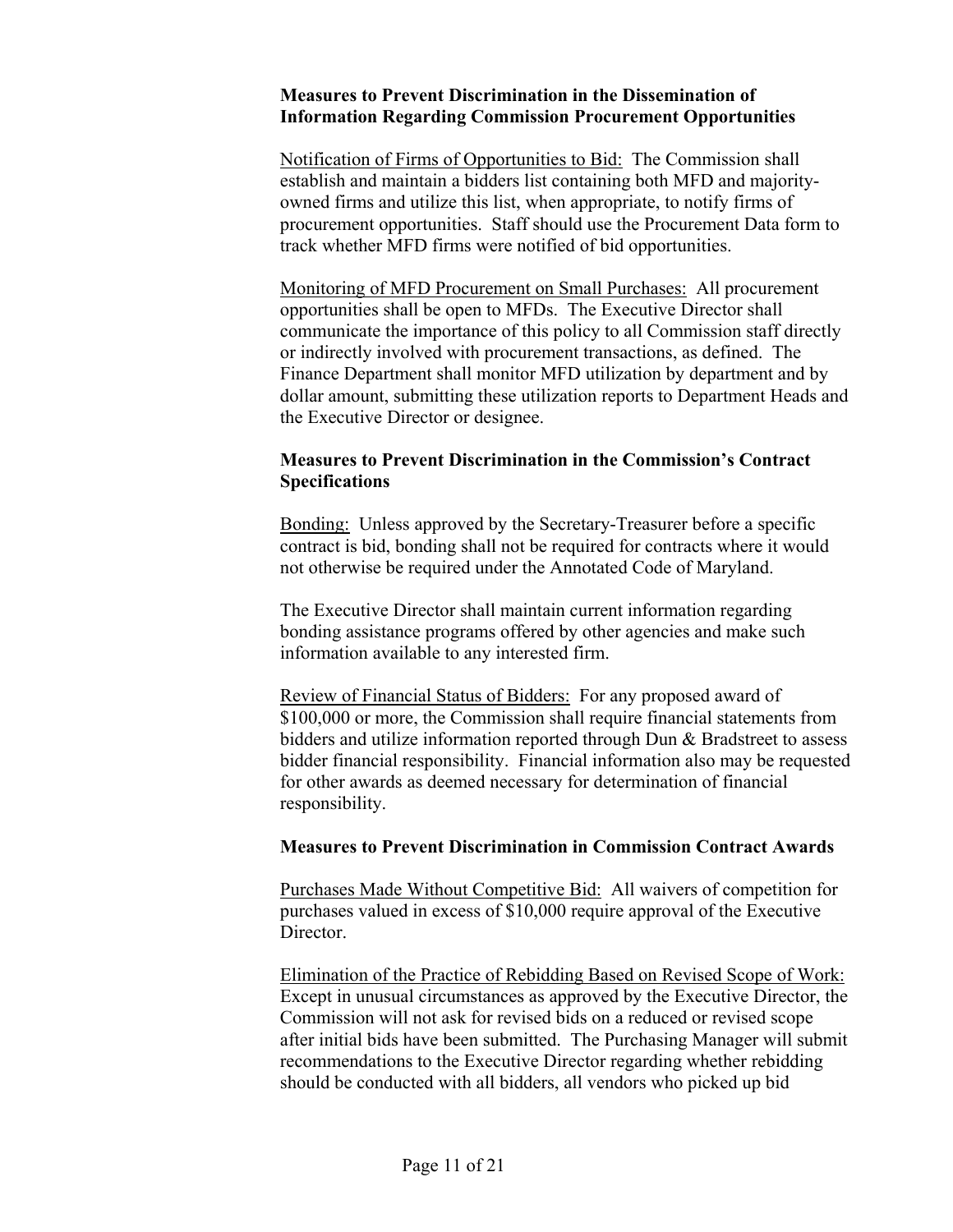documents or re-advertised on the open market. Changes in the scope of construction and renovation projects shall be handled with addenda.

Debarment: A debarment procedure shall be established and included in the Administrative Procedures (Purchasing Manual).

Bid Protest Procedure: A formal bid protest procedure shall be established and included in the Administrative Procedures (Purchasing Manual).

#### Commission Contract Review Process:

The Commission shall implement a contract review process to resolve matters concerning claims or disputes based upon breach of Contract, mistake, misrepresentation, or other cause for Contract modification or rescission, including a request for waiver of liquidated damages. This process shall be established in the Administrative Procedures (Purchasing Manual).

 Price Preference Program: The Commission may utilize the Price Preference Program (Preference Program) to remedy the effects of private marketplace discrimination that affects the opportunity for certain groups of firms to effectively compete for Commission purchases. The Preference Program and its eligibility requirements shall be described in the Administrative Procedures (Purchasing Manual). The group of firms eligible for the Preference Program shall be reviewed by the Executive Director, and recommended for modification from time to time, on an as needed basis.

 Only those firms currently approved for the price preference or evaluation preference are eligible for the preference. See also, the Purchasing Manual.

 For bids, the amount of the price preference is based on the dollar amount of the lowest acceptable bid. For bids of \$1,000,000 or less, the price preference for bids by MFDs is five percent (5%). There is no additional preference for a bid amount over \$1,000,000. This means that the maximum preference than can be applied is \$50,000.

 The evaluation preference for eligible MFDs in a competitive proposal process may be set at any level up to ten percent (10%) of the total points available for a proposal or a Statement of Qualifications. This preference only applies to eligible MFD prime consultants. The non-discrimination in subcontracting program element addresses opportunities for MFDs as subcontractors for this type of procurement.

 The Commission must clearly state in the solicitation document the preference to be applied for that particular procurement.

 Non-Discrimination in Subcontracting: It is the policy of the Commission that any bidder seeking to contract with the Commission shall not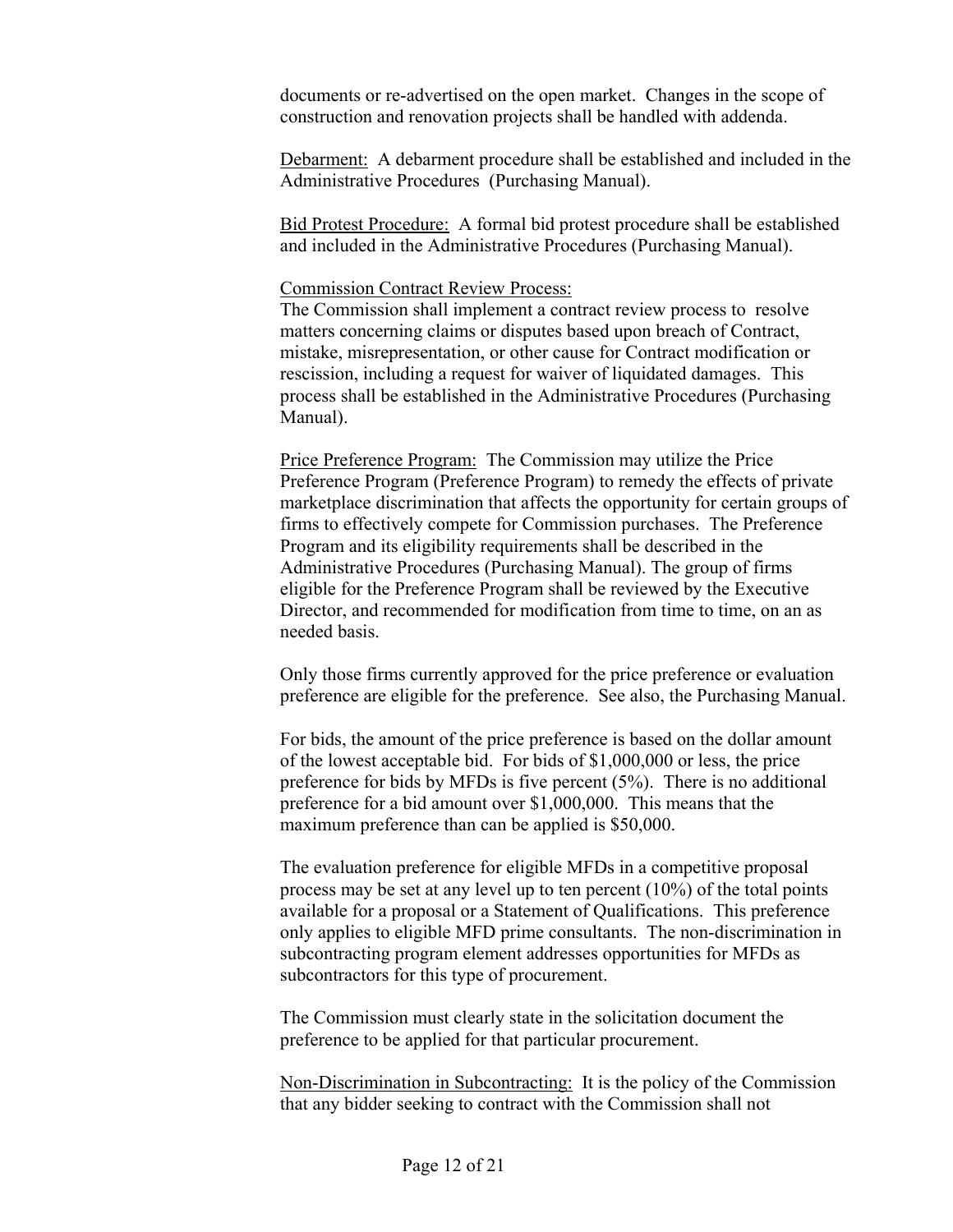discriminate against MFDs in the selection of subcontractors on Commission projects. On any construction or professional services contract that includes substantial subcontracting opportunities, the Executive Director or his/her designee shall set recommendations for MFD participation levels by category to ensure that the firm has not discriminated against MFDs in the course of preparing the bid or proposal for that contract. Specifically, firms are required to provide MFDs the opportunity to submit bids as subcontractors and to award those MFDs submitting low bids the subcontracts unless there are legitimate reasons not to do so.

The following procedures shall be used to implement this nondiscrimination in subcontracting program. A prime contractor bidding on a Commission contract is presumed to have not discriminated against MFDs in selecting subcontractors if it complies with one of the three following requirements in submitting its bid/proposal:

- 1. Document that it is not the normal practice of the firm to use any subcontractors on the type of contract at hand. If the firm attests that it does not intend to subcontract any of the work in the contract, and the bidder can document that its normal practice on similar assignments is to not subcontract any of the work, then the firm is in compliance with the subcontracting program.
- 2. Document efforts to solicit MFD pricing, and document that MFDs were not low or could not be used as subcontractors for other legitimate reasons. If the firm intends to use subcontractors on the contract, or would normally use subcontractors on similar types of contracts, the firm may comply with the subcontracting program by:
	- Documenting efforts to obtain pricing from MFD subcontractors; or
	- Documenting that MFD subcontractors submitting pricing would be used on the project; or would not be used because they did not submit the lowest pricing for the particular work, had defects in the bid proposals submitted or were not qualified to perform the particular work.
- 3. Meet or exceed MFD subcontractor levels of participation on the project. The firm is presumed to have not discriminated against MFD subcontractors if the participation of MFDs as subcontractors in the project meets or exceeds the MFD levels of participation recommended for the project. In this case, the Commission presumes that the firm provided opportunities for MFD's to submit pricing and that MFDs that submitted the lowest acceptable bids were chosen as subcontractors.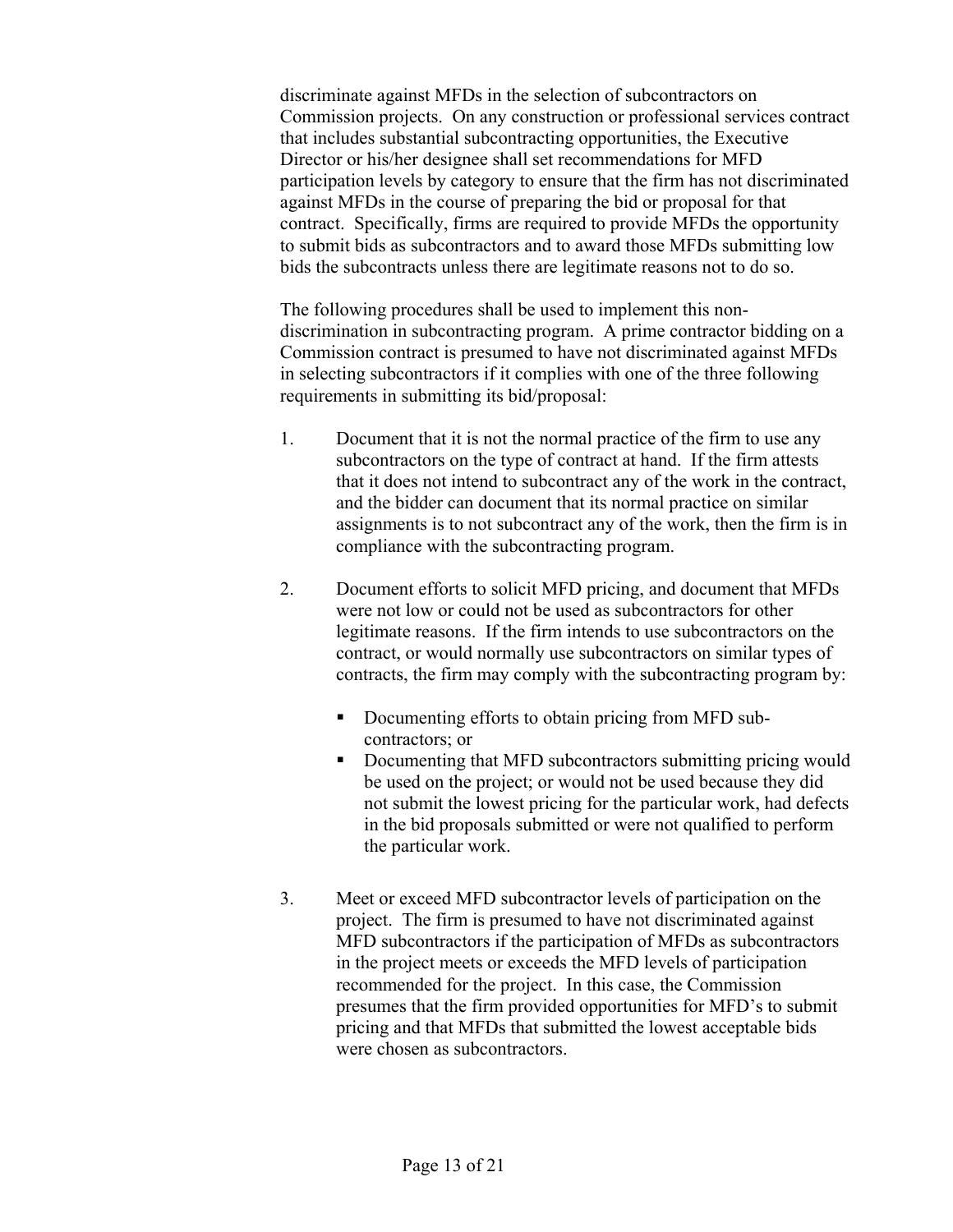The Executive Director shall establish MFD levels of participation for each relevant category or type of contract that includes substantial subcontracting opportunities.

The contract level of participation shall be based upon the percentage of the contract amount expected to be sub-contracted (based upon industry practice and the experience of the Commission on similar contracts) and the relative availability of MFDs for the portion of work to be subcontracted (from information such as that provided in the 1997 Disparity Study (as updated in 2003) or the most recent Disparity Study and from past Commission experience on similar contracts). The contract level of participation may be set at zero if there are no MFD firms available in the local marketplace to perform the tasks to be subcontracted.

 The Purchasing Manager shall examine all projects expected to cost more than \$30,000 (the formal bidding threshold) to determine whether the project includes substantial subcontracting opportunities. The Purchasing Manager shall determine whether the standard MFD participation level shall apply or if necessary, recommend a different MFD participation level for consideration by the Executive Director. The MFD participation level shall be identified as a as a percentage of total bid amount.

 In cases where the Purchasing Manager recommends a variation in the standard MFD participation level, the Executive Director will consider any recommendations from the respective Department Head regarding the existence of subcontracting opportunities and the size of the level of participation to be applied, if any. The This level of participation shall be approved by the Executive Director before inclusion as a specification in the Invitation for Bids or Request for Proposals.

The Non-Discrimination Program, including project levels of participation shall apply not only to the initial contract award, but also to major change orders that serve to increase the dollar value of the initial contract. In such cases, the department originating the contract change order will make a recommendation to the Purchasing Manager regarding the MFD participation. The Purchasing Manager will make a recommendation to the Executive Director who will determine program application.

Bidder Compliance With Established MFD Participation Levels Firms will submit standard forms to indicate how they have complied with the non-discrimination requirements.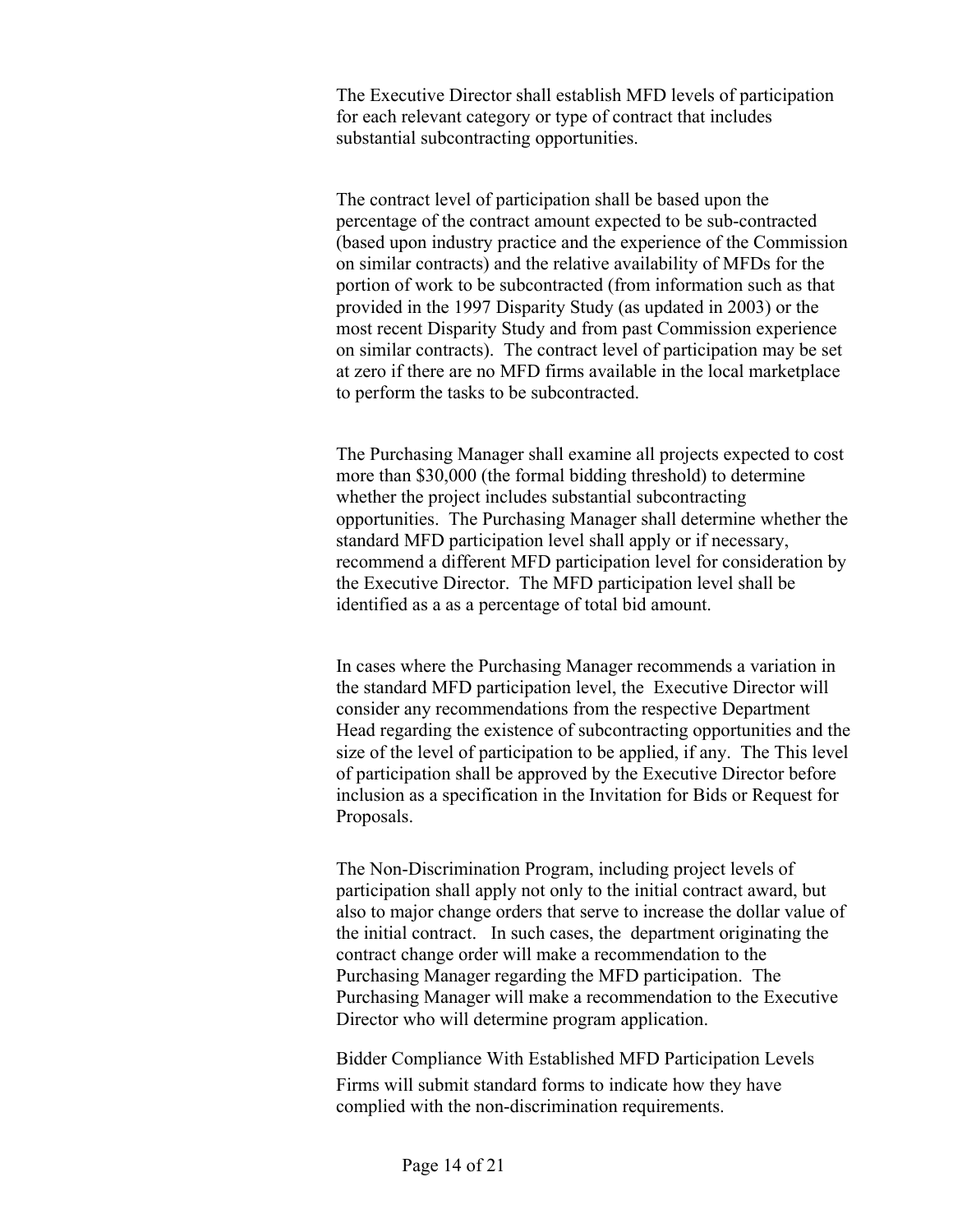For a bidder to comply with the non-discrimination in subcontracting requirements through meeting or exceeding the MFD project level of participation, it must comply with the following provisions:

- At the time of the bid/proposal opening, the firm shall provide to the Commission a list of all MFD sub-contractors that are utilized toward the satisfaction of project levels of participation. This list is a material aspect of the offer. The list shall specify:
	- **○** The name, address, telephone number, fax number, if any, and contact name for the MFD;
	- **○** The dollar value and description of the commercially useful function to be performed by the MFD;
	- **○** The value of the commercially useful function to be performed by the MFD as a percentage of the contract amount;
	- **○** A statement from the bidder that the dollar amount of work to be performed by the MFDs on the contract was furnished to the bidder and agreed upon prior to bid opening; and
	- **○** A statement from the bidder that it understands that it must submit an executed letter of intent for each MFD listed within five (5) working days after bids are opened by the Commission, and that failure to do so will render the bid non-responsive.
- If awarded the contract, the awardee must utilize the MFDs to which letters of intent have been issued. In order to facilitate prime contractor's solicitation of potential MFD subcontractors, the Central Purchasing Division will issue a list of MFD construction and professional services firms included in the Commission-wide electronic bidders list upon request.

Subcontractor Payment: Throughout the course of a contract, prime contractor shall submit forms verifying payment to its MFD subcontractors. These forms shall be submitted to the departmental contract administrators/managers.

 If contract administrators/managers determine that the MFD subcontractors are not being utilized as specified by the prime contractor in the contract the administrators should notify the Executive Director or designee. Prime contractors should be allowed to substitute, for cause, new MFD subcontractors for any MFD subcontractors that could not perform the assigned tasks. If a prime contractor refuses to comply with the MFD subcontracting plan it submitted with its bid or proposal, or if a prime contractor submits false documentation of its compliance with such a plan, the Commission will conduct a debarment investigation.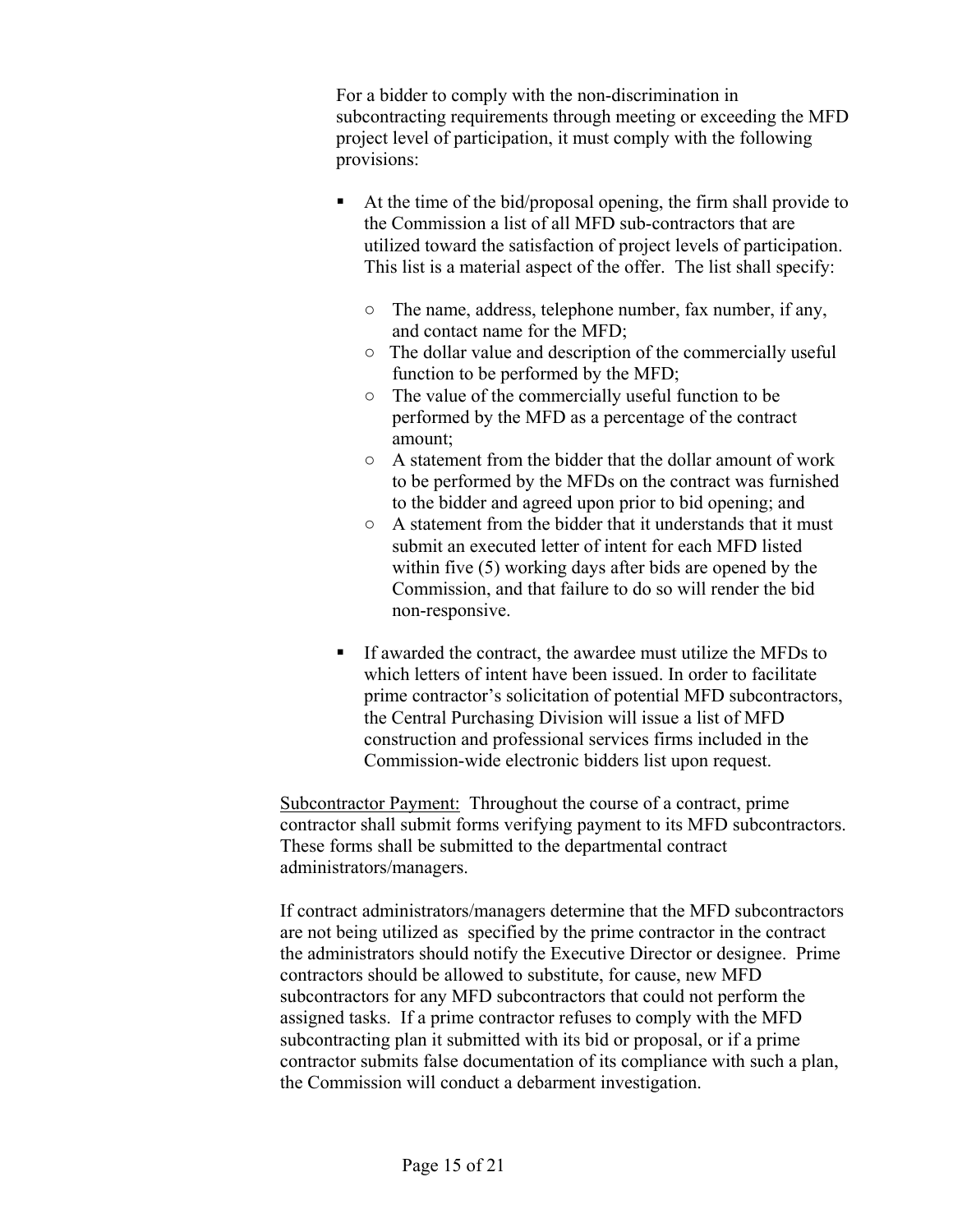#### **Treatment of MFDs When Performing Work for the Commission**

 The Commission has a policy that MFDs shall not be discriminated against in their performance of work for the Commission by the Commission or its prime contractors.

 Any allegations of such discrimination by MFD vendors or contractors shall be investigated by the Executive Director.

### **Other Implementation Issues**

 Monitoring: The Finance Department shall prepare quarterly MFD Procurement Statistics reports that track the utilization of MFD firms (on an absolute and percentage basis) by department and procurement category as a percentage of total procurement dollar volume. Utilization as prime contractors will be examined separately from utilization as subcontractors.

 Annual reports will track both the number of purchases and the dollar amount of purchases going to MFDs (on an absolute and percentage basis) by department, procurement category, ownership status (e.g., African American-owned firms, Asian-owned firms) and size of purchase (e.g., purchases with a value up to \$10,000 and those with a value exceeding \$10,000). Departmental payments made on blanket purchase orders will also be included in the annual report. As with the quarterly reports, utilization as prime contractors will be examined separately from utilization as subcontractors.

 In order to calculate the proportion of MFD participation in subcontracts on Commission projects, the Finance Department shall utilize departmental data on all subcontractors on Commission projects. Departmental contract administrators/managers must obtain a list of all subcontractors, the work they are to perform, and the amount they are to be paid upon completion of any project involving subcontracting. This original list should be placed in the contract files. A copy should be forwarded to the Purchasing Manager.

 The utilization reports should include purchases of goods and services as defined by the Purchasing Manual. The following items will not be included in the analysis of utilization (neither MFD purchases nor total purchases):

- Advertising
- Auto/equipment repairs covered by third party insurance payments;
- Bank fees:
- Charitable or non-profit activities;
- **▪** Debt service;
- Employment contracts;
- Employee reimbursement; cash advances, and petty cash;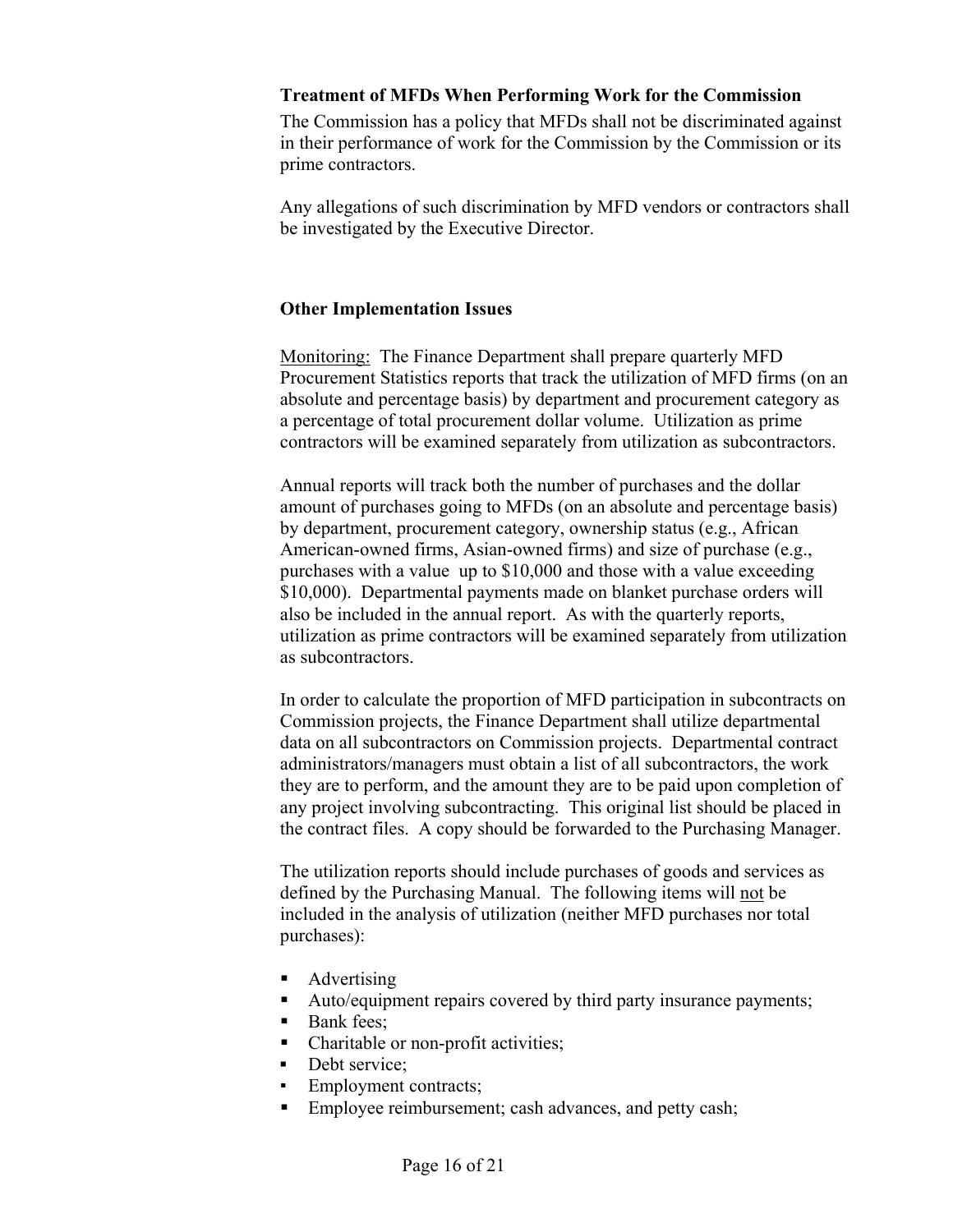- Employee relocation;
- Technical experts or witnesses required for purposes of safety/health, requirement of collective bargaining, or legal matters.
- Insurance or insurance reimbursables:
- Inter and intra-governmental memoranda of understanding;
- Inter and Intra-governmental charges;
- Land and interests in land, including easements, rights of way, rents and leases;
- Memberships, dues, fees for conferences/ seminars/training, and related expenses for Commission employees;
- Other payments to government agencies or not-for-profit institutions;
- Published books, maps, periodicals, newspapers, and technical resources;
- **Privately funded expenditures of Public/Private Partnerships;**
- Supplies or services for resale to the public;
- $\blacksquare$  Travel;
- Tuition assistance; and
- Utilities in which services/rates are non-negotiable

Purchases made by riding other governments' contracts, will be included in the utilization statistics, regardless of whether the other government has instituted anti-discrimination measures.

Identification of MFDs: An MFD firm means any entity that engages in commercial transactions and is at least 51 percent owned and controlled by one or more minority, female or disabled persons. For purposes of this definition, minority individuals are limited to members of the following groups: African Americans, Asians (including Pacific Islanders), Hispanics, and Native Americans. For reporting purposes, African American refers to all persons having origins in and of the black racial groups of Africa; Hispanics refers to all persons of Mexican, Puerto Rican, Cuban, Central or South American, or other Spanish culture or origin, regardless of race; Asian includes all persons having origins in any of the Far East, Southeast Asia, the Indian Subcontinent, or the Pacific Islands except Hawaii; and Native American includes all persons of American Indian, Eskimo, Aleut and Native Hawaiian descent.

Also for purposes of MFD definition, "disabled" means a physical or mental impairment that substantially limits one or more of the major life activities of an individual, as defined in the Americans with Disabilities Act of 1990, as amended.

Except for purposes of the Price Preference Program, MFD status of the firm in Commission records will be as reported by the firm owner on the Bidder/Vendor Registration Form, unless otherwise challenged by an interested party. Information on the race, ethnicity, gender, and disability status will be included on the Registration Form filled out by all new vendors and additions to the bidders list. All vendors already in the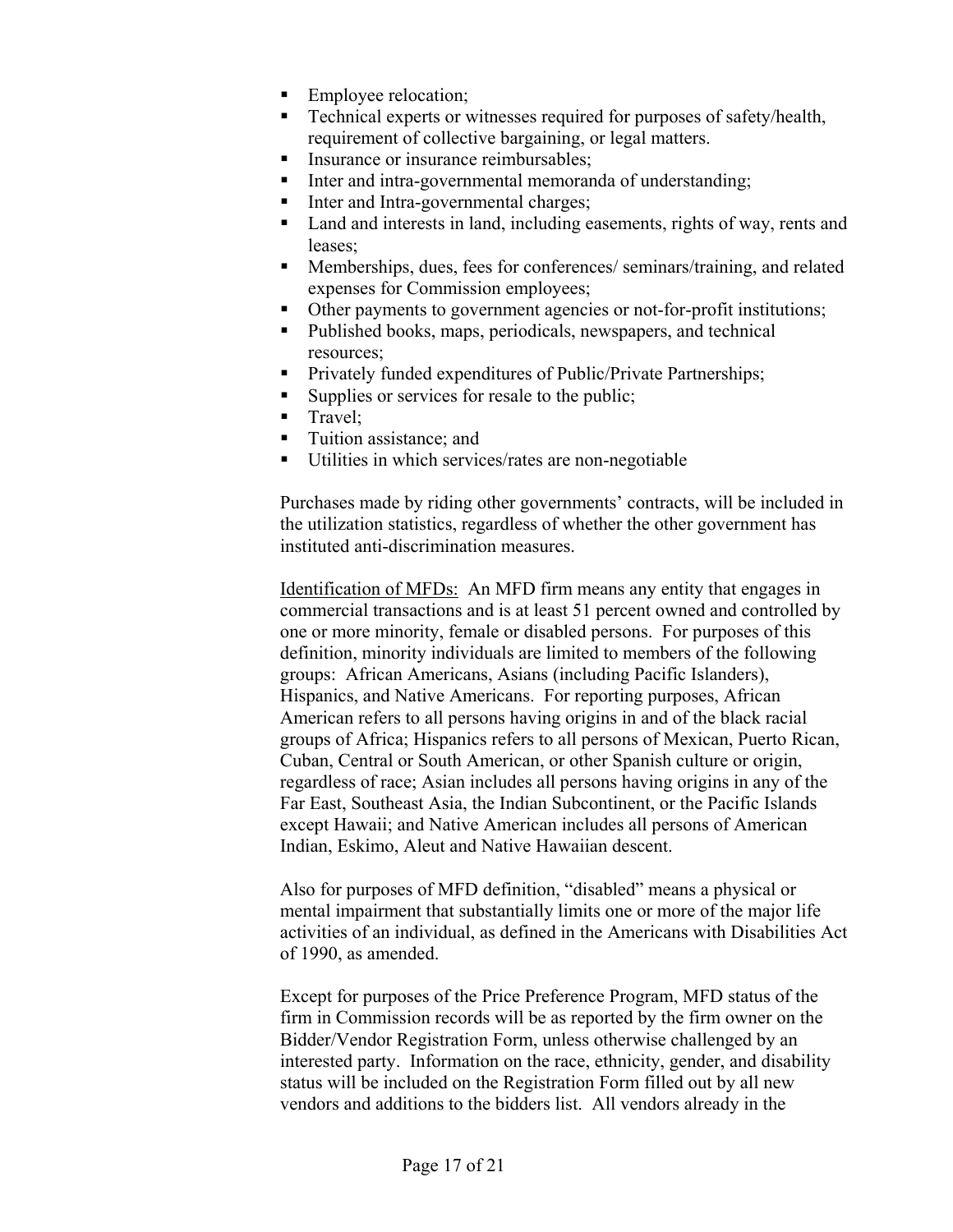Commission's electronic files will be requested to supply this MFD identification data. Firms declining to submit such information to the Commission will be identified as "status unknown" and presumed to not be MFD businesses.

Firms that knowingly submit false information concerning their MFD status on their Bidder/Vendor registration forms are subject to sanctions up to, and including, debarment from Commission procurement.

The MFD status reported by firms will be identified by the Commission on its Bidders List and on a list of MFDs that report interest in subcontracting opportunities on Commission projects. This list of MFD subcontractors may be made available to firms interested in bidding as prime contractors on Commission projects, or any other interested party.

Any interested party may submit a formal challenge to the MFD status information reported by a vendor. When a formal challenge is submitted, the Purchasing Manager will take appropriate steps to further investigate the ownership status of the firm in question. If the Commission's investigation identifies serious questions concerning the truthfulness of the firm's representation of ownership on the submitted Vendor Registration Form, the Purchasing Manager has the authority to take actions, including reclassifying the firm's status as "status unknown," removing the firm from the Commission's Bidders List, debarring the firm from doing business with the Commission for a period of up to three years, or referring the matter for legal action against the firm for fraud.

Eligibility for the Price Preference: To be approved as eligible for the Price Preference Program, a MFD firm must meet each of the following criteria:

- 1. Be an African American, female or disabled-owned firm for purposes of receiving program certification for construction or an African American or disabled-owned firm for professional services purchases; be an African American or disabled-owned firm for purposes of receiving program certification for goods purchases; or be a disabled-owned firm for purposes of receiving program certification for miscellaneous services purchases.
- 2. If a construction or miscellaneous services firm, has a place of business within the federally-defined Washington Primary Metropolitan Statistical Area (that is, the District of Columbia; Calvert, Charles, Frederick, Montgomery and Prince George's counties in Maryland; Arlington, Clarke, Culpeper, Fairfax, Fauquier, King George, Loudon, Prince William, Spotsylvania, Stafford and Warren counties and the cities of Alexandria, Fairfax, Falls Church, Fredericksburg, Manassas, Manassas Park in Virginia; and Berkley and Jefferson counties in West Virginia); if a goods or professional services firm, has a place of business within the federally defined Baltimore-Washington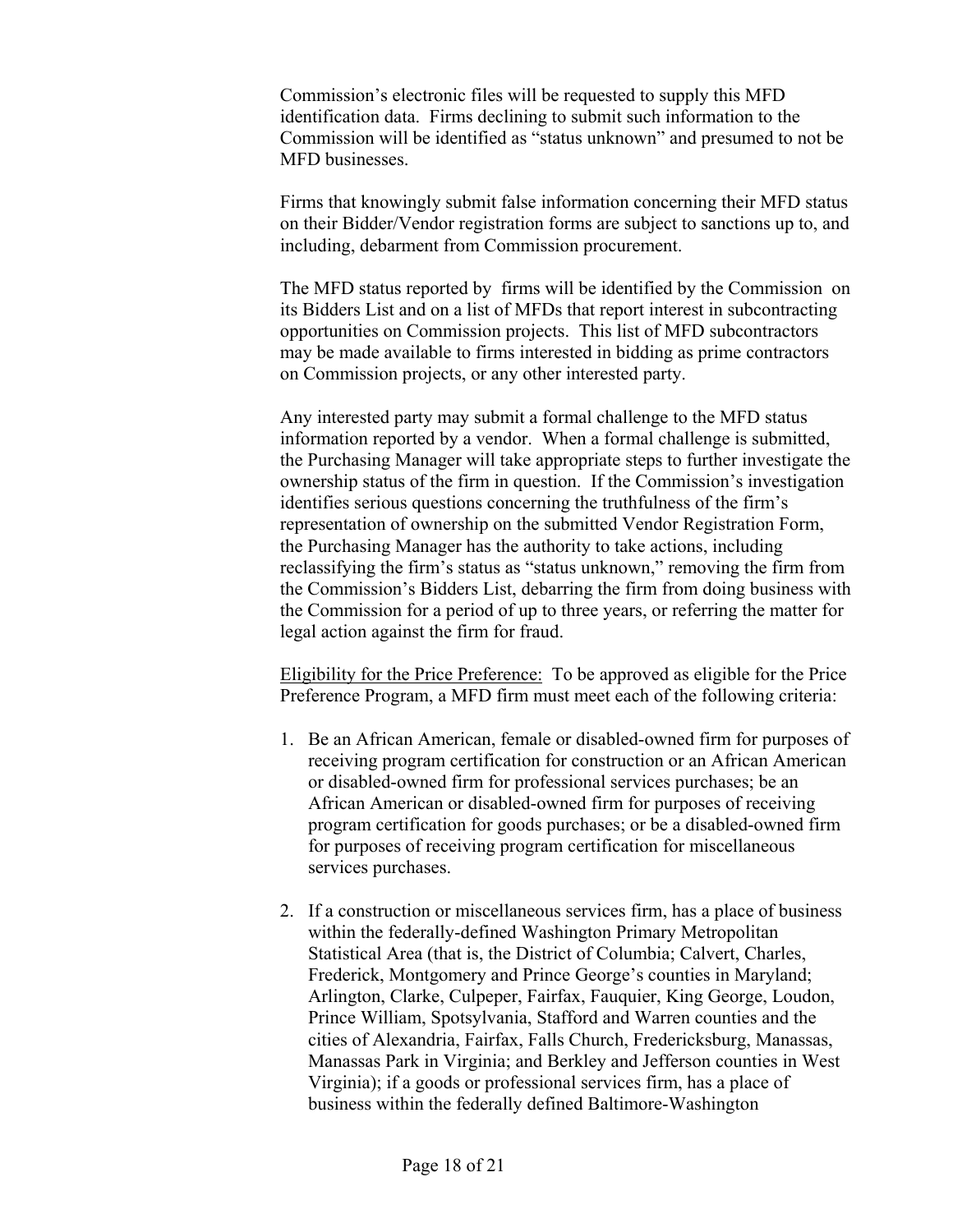Consolidated Metropolitan Statistical Area (that is, the Washington PMSA plus the Baltimore PMSA, which consists of Anne Arundel, Baltimore, Carroll, Harford, Howard and Queen Anne's counties and the City of Baltimore.

- 3. Have average annual gross receipts for the previous three fiscal years that have not exceeded \$5.0 million if the firm's primary business is manufacturing or supplying goods, and \$3.0 million if a firm's primary business is construction, professional services or miscellaneous services.
- 4. Not be an employees of the Commission, or a family member of a Commission employee.
- 5. Have current certification from a federal agency, or a state or local government located in Maryland, the District of Columbia, or the State of Virginia that performs certification accepted by the Commission. (The Executive Director will periodically review the certification agencies accepted by the Commission.)

 Certification for the price preference extends for a period of three years, upon which time the firm must reapply for program certification following the above-listed certification criteria. Firms will be decertified upon notice from the accepted certifying agencies

Penalties: It is impermissible for a person to knowingly misrepresent his or her firm's status as a minority, female or disabled business enterprise or its business location for purposes of Commission procurement. Such a person could be subject to the sanctions as provided in applicable laws of the State of Maryland and applicable Commission rules, regulations and practices.

The Executive Director shall present to the General Counsel and/or Internal Audit, any indication of material noncompliance with the MFD Program with an appropriate recommendation for further investigation and possible legal action. The General Counsel may pursue debarment of the violator through any established processes, as well as other civil or administrative remedies available.

Review of the Anti-Discrimination Program: The Executive Director shall undertake an annual review of the effectiveness of and make recommendations to the Commission for any necessary changes to this Practice.

Duration of the Anti-Discrimination Program: The Anti-Discrimination Program shall be terminated by the Commission based upon a determination that there is no longer a need to take measures to ensure that the Commission is not an active or passive participant in discrimination against MFDs.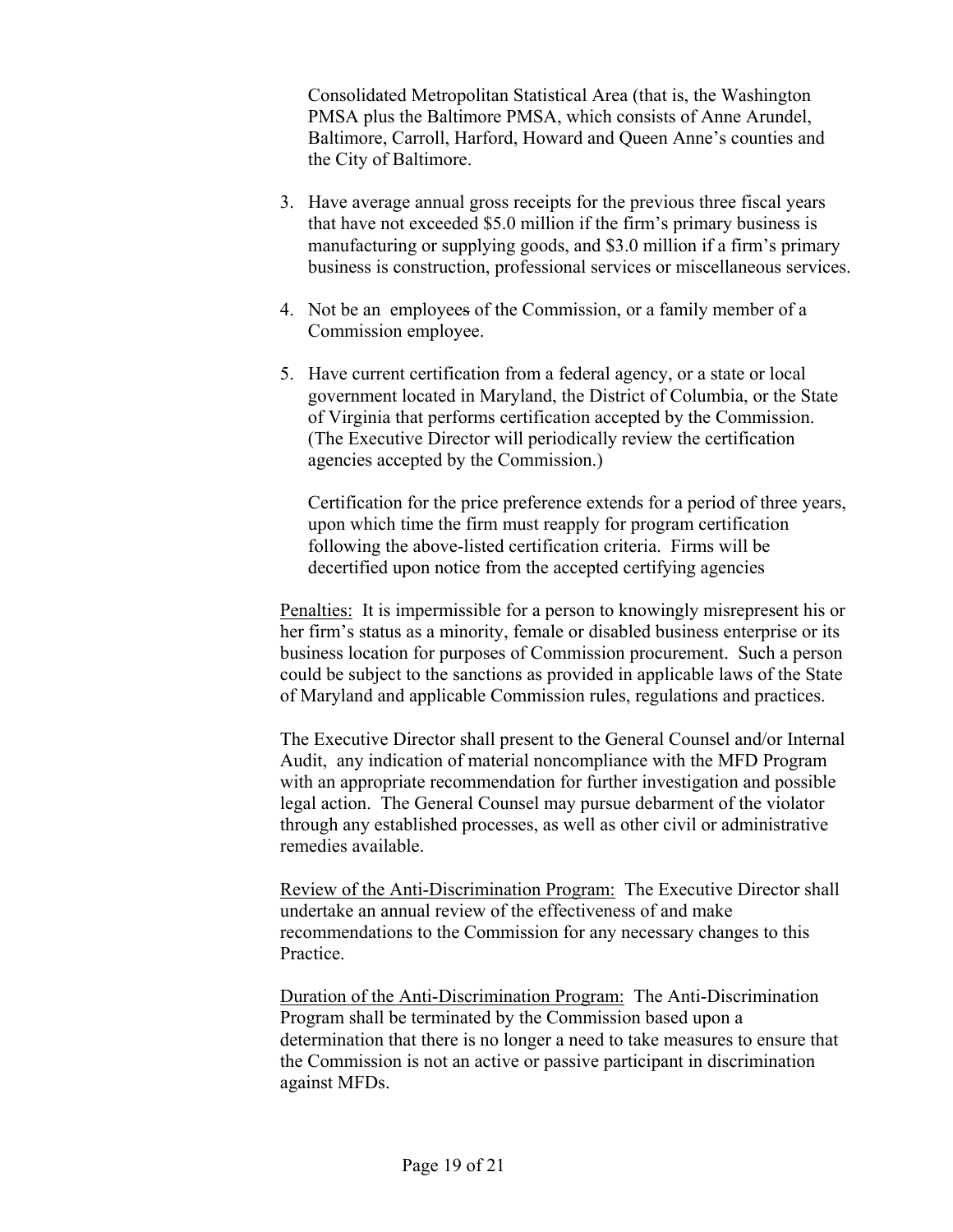If not discontinued earlier based upon the above provision, the Anti-Discrimination Program shall sunset on the date approve by the State of Maryland Legislature.

#### **RESPONSIBILITIES** The following responsibilities are assigned for the overall administration of the Commission's purchasing policy. Detailed responsibilities for implementation of this Practice are outlined in the Administrative Procedures (Purchasing Manual) to for this Practice. Responsibilities may be delegated as appropriate.

#### **The Executive Director shall:**

- 1. Review and approve Administrative Procedures for implementation of this Practice as recommended by the Secretary-Treasurer.
- 2. Ensure that all personnel assigned purchasing and contact administration duties receive appropriate training and guidance in implementing the Anti-Discrimination Program.
- 3. Review requests to waive competitive bidding or quotation procedures, except as otherwise delegated; and,
- 4. Review and execute formal written contracts, including major change orders, except as otherwise delegated.
- 5. Implement the Commission Contract Review Process in accordance with the Administrative Procedures (Purchasing Manual).
- 6. Review potential or actual conflicts of interests involving current or former employees.

#### **The Secretary-Treasurer shall:**

- 1. Recommend for approval by the Executive Director, Administrative Procedures that, implement Practice 4-10.
- 2. Designate a representative (Purchasing Manager) to manage the day-today operating purchasing functions.
- 3. Provide explanation of purchasing procedures to all units;
- 4. Delegate and revoke purchasing authority;
- 5. Review and approve of all contracts and change orders;
- 6. Provide waiver or modification of insurance requirements based on recommendation of the Risk Management Office;
- 7. Provide modification of bonding requirements; and
- 8. Monitor MFD utilization by department and dollar amount;

### **The General Counsel shall:**

- 1. Participate in the drafting of agreements prior to the establishment of contractual relationships;
- 2. Review and approve all contract forms or contracts for sufficiency of legal form; and
- 3. Shall act in an advisory capacity, on matters related to the Commission's Contract Review Process.
- 4. Provide advice on any legal matter pertaining to the purchasing process.